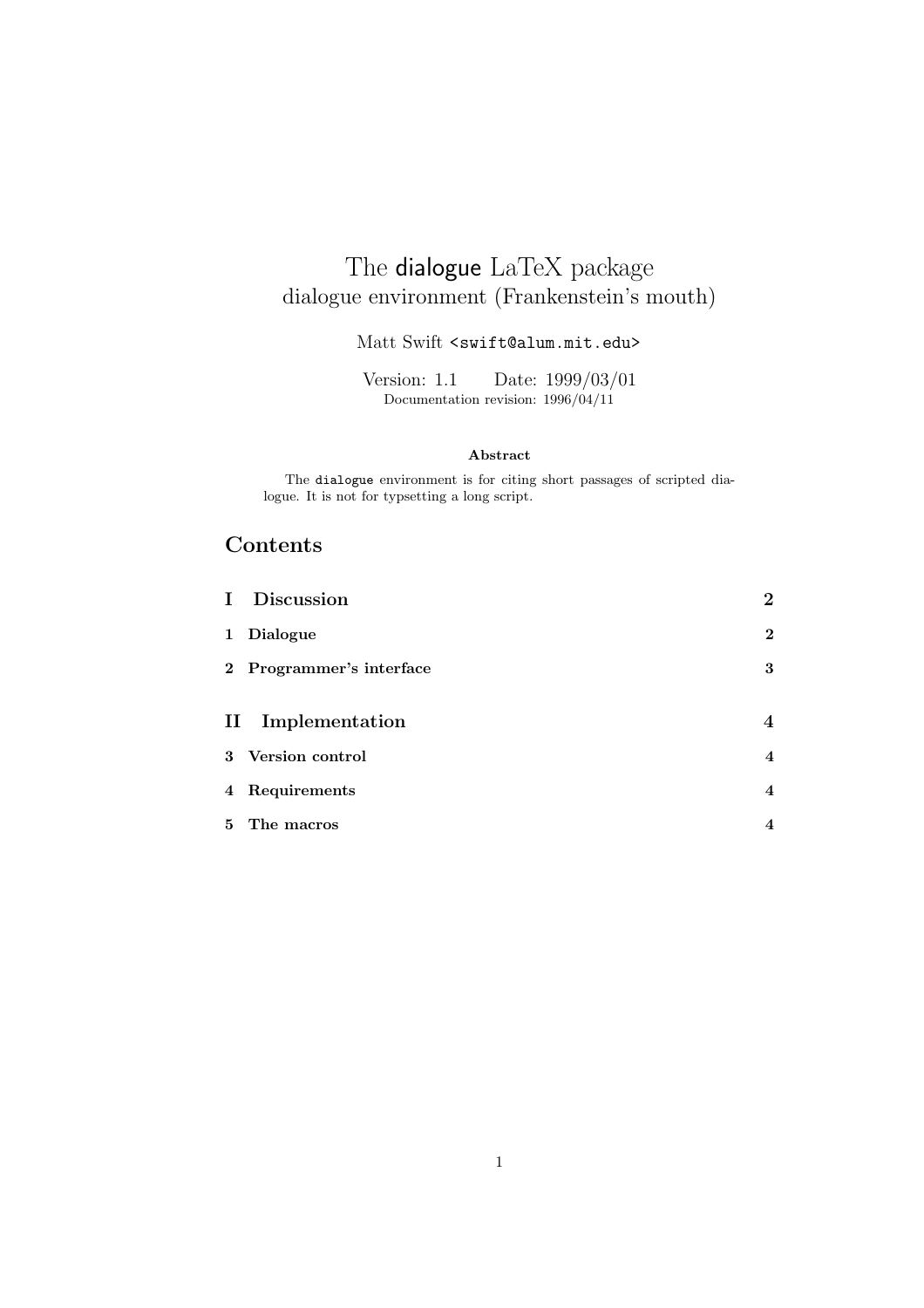## **Part I Discussion**

### **1 Dialogue**

An example will have to suffice for most documentation at the moment.  $\text{attribute}$ is defined in the *attrib* package, also in the Frankenstein bundle.

```
\begin{dialogue}
  \speak{Vladimir} Whare are all these corpses from?
 \speak{Estragon} These skeletons.
 \par\lips\par
 \speak{Vladimir} A charnel-house! A charnel-house!
 \attrib{\play{Waiting for Godot}, 41 \normalcitations\cite{beckett:godot}}
 \medskip
 \direct{
 Estragon has exited offstage to right and left and come ''panting'' back
 and fallen into Vladimir's arms. \emph{---Ed.}
 }
 \speak{Estragon} I'm in hell!
 \speak{Vladimir} Where were you?
 \speak{Estragon} They're coming there too!
 \speak{Vladimir} We're surrounded! \direct{\refer{Estragon} makes a rush
                  towards back.} Imbecile! There's no way out there.
                  \direct{\refer{He} takes \refer{Estragon} by the arms
                  and drags him towards front. Gesture towards front.}
                  There! Not a soul in sight! Off you go! Quick!
                  \direct{\refer{He} pushes \refer{Estragon} towards
                  auditorium. \refer{Estragon} recoils in horror.} You
                  won't? \direct{\refer{He} contemplates auditorium.}
                  Well I can understand that. Wait till I see.
                  \direct{\refer{He} reflects.} Your only hope left is to
                  disappear.
```
\attrib{47} \end{dialogue}

LOOKS LIKE: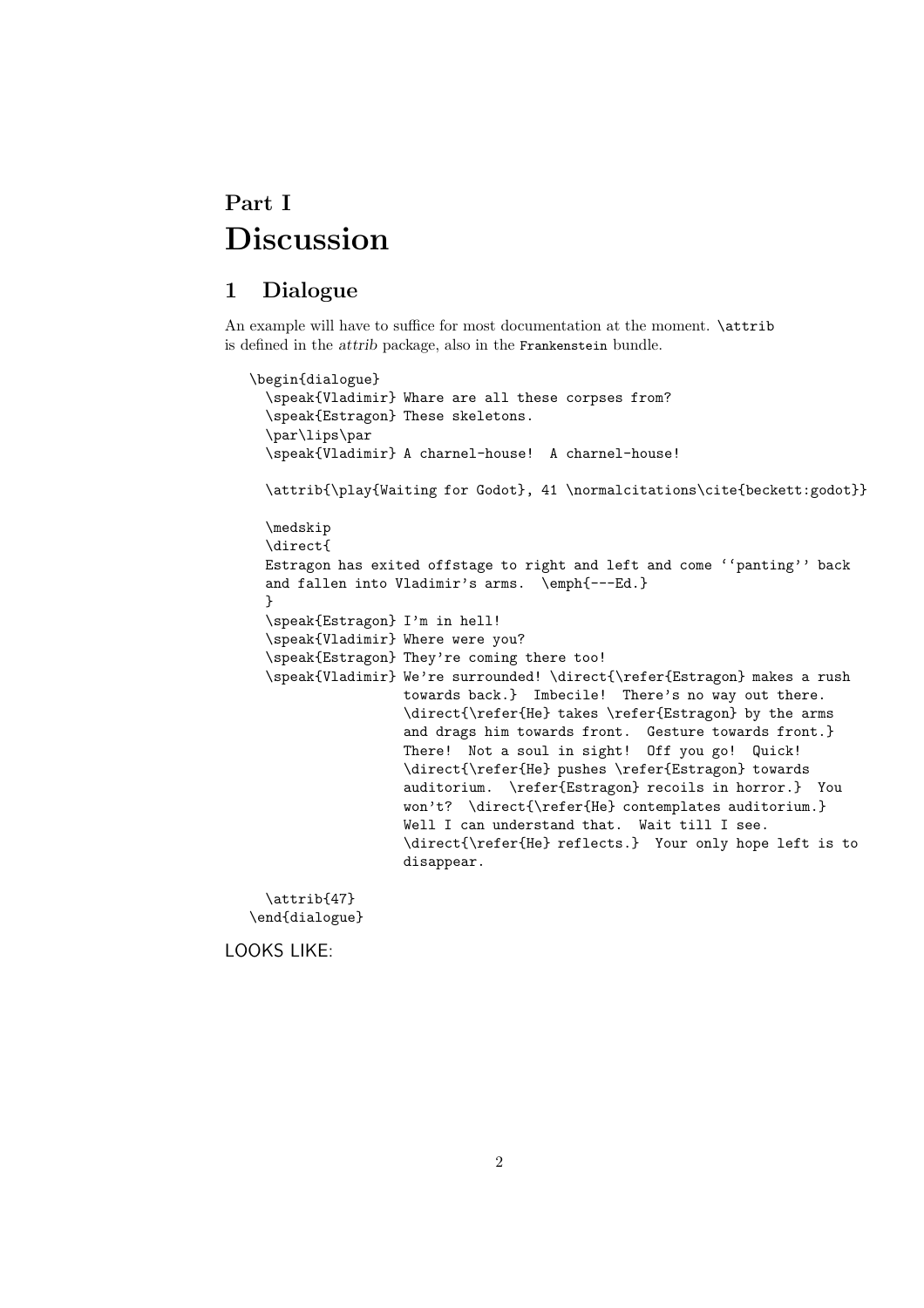vladimir: Whare are all these corpses from? estragon: These skeletons. ... vladimir: A charnel-house! A charnel-house! (*Waiting for Godot*, 41 (Beckett 1954)) [ *Estragon has exited offstage to right and left and come "panting" back and fallen into Vladimir's arms.* —Ed. ] estragon: I'm in hell! vladimir: Where were you? ESTRAGON: They're coming there too! vladimir: We're surrounded! [Estragon *makes a rush towards back.*] Imbecile! There's no way out there. [He *takes* Estragon *by the arms and drags him towards front. Gesture towards front.*] There! Not a soul in sight! Off you go! Quick! [HE *pushes* ESTRAGON *towards auditorium.* Estragon *recoils in horror.*] You won't? [He *contemplates auditorium.*] Well I can understand that. Wait till I see. [He *reflects.*] Your only hope left is to disappear. (47)

\direct \direct {\directions}} Inline stage directions. Can be used anywhere. \refer \refer {\speaker}} Refer to a character in a play. Can be used anywhere.

dialogue Inside the dialogue environment, commands \direct, and \refer behave differently, but have the same function.

 $\searrow$   $\searrow$   ${\searrow}$   $\searrow$   ${\searrow}$   $\searrow$   ${\searrow}$   ${\searrow}$   ${\searrow}$   ${\searrow}$   ${\searrow}$   ${\searrow}$   ${\searrow}$   ${\searrow}$   ${\searrow}$   ${\searrow}$   ${\searrow}$   ${\searrow}$   ${\searrow}$   ${\searrow}$   ${\searrow}$   ${\searrow}$   ${\searrow}$   ${\searrow}$   ${\searrow}$   ${\searrow}$   ${\searrow}$   ${\searrow}$   ${\searrow}$   ${\searrow}$   ${\searrow}$   ${\searrow}$  dialogue environment.

### **2 Programmer's interface**

\ReferStyle \DirectStyle \DialogueLabel \PreDialogue

These macros are available for adjusting the behavior of the user commands. I'm afraid you'll have to read the (easy) code until I write better documentation.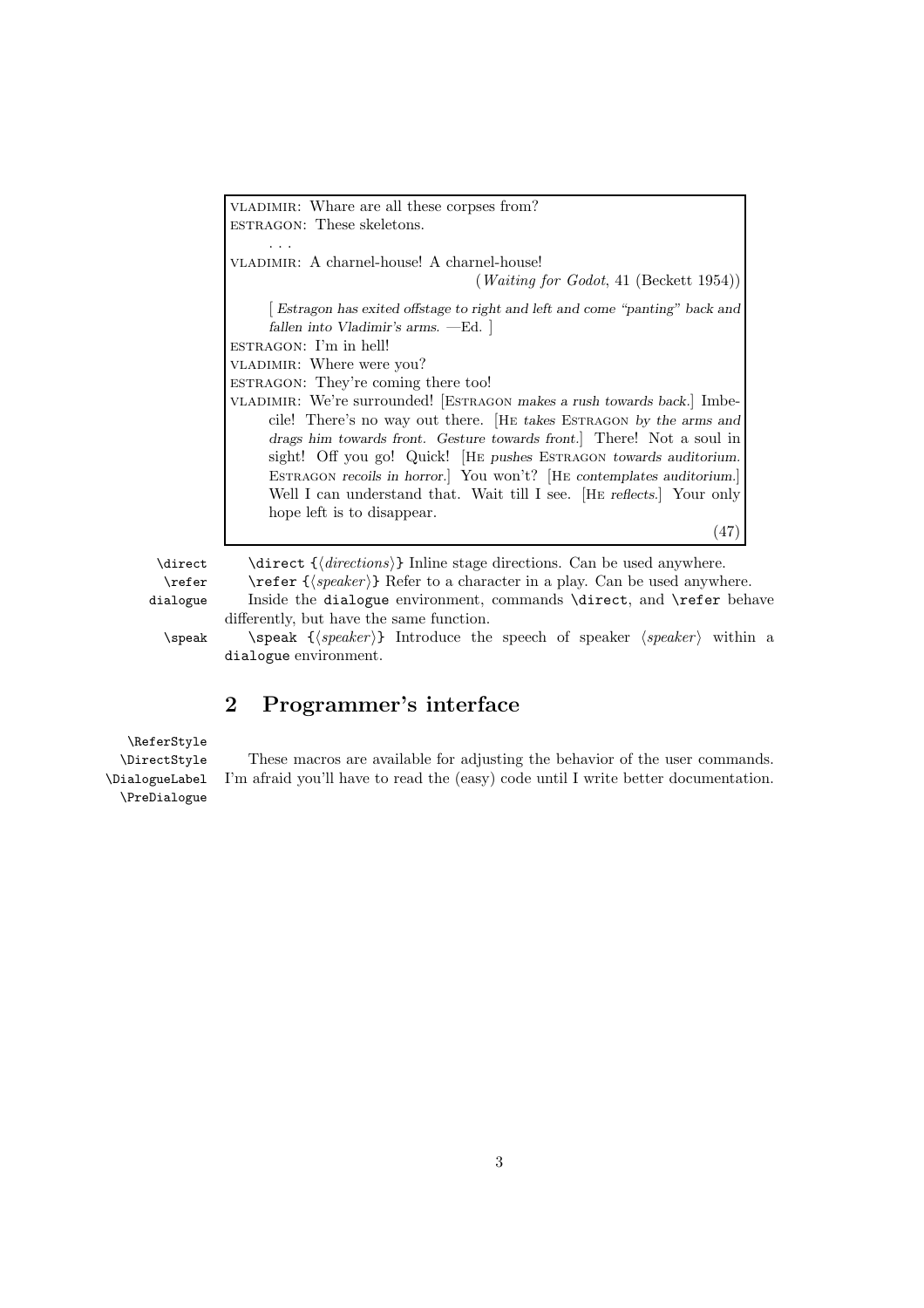# **Part II Implementation**

### **3 Version control**

```
\fileinfo
 \DoXUsepackagE
\HaveECitationS
   \fileversion
      \filedate
       \docdate
      \PPOptArg
                 These definitions must be the first ones in the file.
                  1 \def\fileinfo{dialogue environment (Frankenstein's mouth)}
                  2 \def\DoXPackageS {dialogue,attrib}
                  3 \def\initelyHavECitationS {}
                  4 \def\fileversion{v1.1}
                  5 \def\filedate{1999/03/01}
                  6 \def\docdate{1996/04/11}
                  7 \edef\PPOptArg {%
                  8 \filedate\space \fileversion\space \fileinfo
                  9 }
```
If we're loading this file from a \ProcessDTXFile command (see the *compsci* package), then \JusTLoaDInformatioN will be defined; othewise we assume it is not (that's why the FunkY NamE).

If we're loading from \ProcessDTXFile, we want to load the packages listed in \DoXPackageS (needed to typeset the documentation for this file) and then bail out. Otherwise, we're using this file in a normal way as a package, so do nothing. \DoXPackageS, if there are any, are declared in the dtx file, and, if you're reading the typeset documentation of this package, would appear just above. (It's OK to call \usepackage with an empty argument or \relax, by the way.)

10 \makeatletter% A special comment to help create bst files. Don't change! 11 \@ifundefined{JusTLoaDInformatioN} {%

- 12 }{% ELSE (we know the compsci package is already loaded, too)
- 13 \UndefineCS\JusTLoaDInformatioN
- 14 \SaveDoXVarS

15 \eExpand\csname DoXPackageS\endcsname\In {%use \csname in case it's undefined 16 \usepackage{#1}%

- 17 }%
- 18 \RestoreDoXVarS
- 19 \makeatother
- 20 \endinput

```
21 }% A special comment to help create bst files. Don't change!
```
Now we check for LATEX2e and declare the LaTeX package.

22 \NeedsTeXFormat{LaTeX2e}

```
23 \ProvidesPackage{dialogue}[\PPOptArg]
```
### **4 Requirements**

```
24 \RequirePackage{blkcntrl,moredefs,relsize}
```
#### **5 The macros**

The standard classes set \partopsep, \parsep, \topsep, and \itemsep to positive values. \leftmargin goes to 2.5em in onecolumn. \labelsep is .5em;  $\label{label}$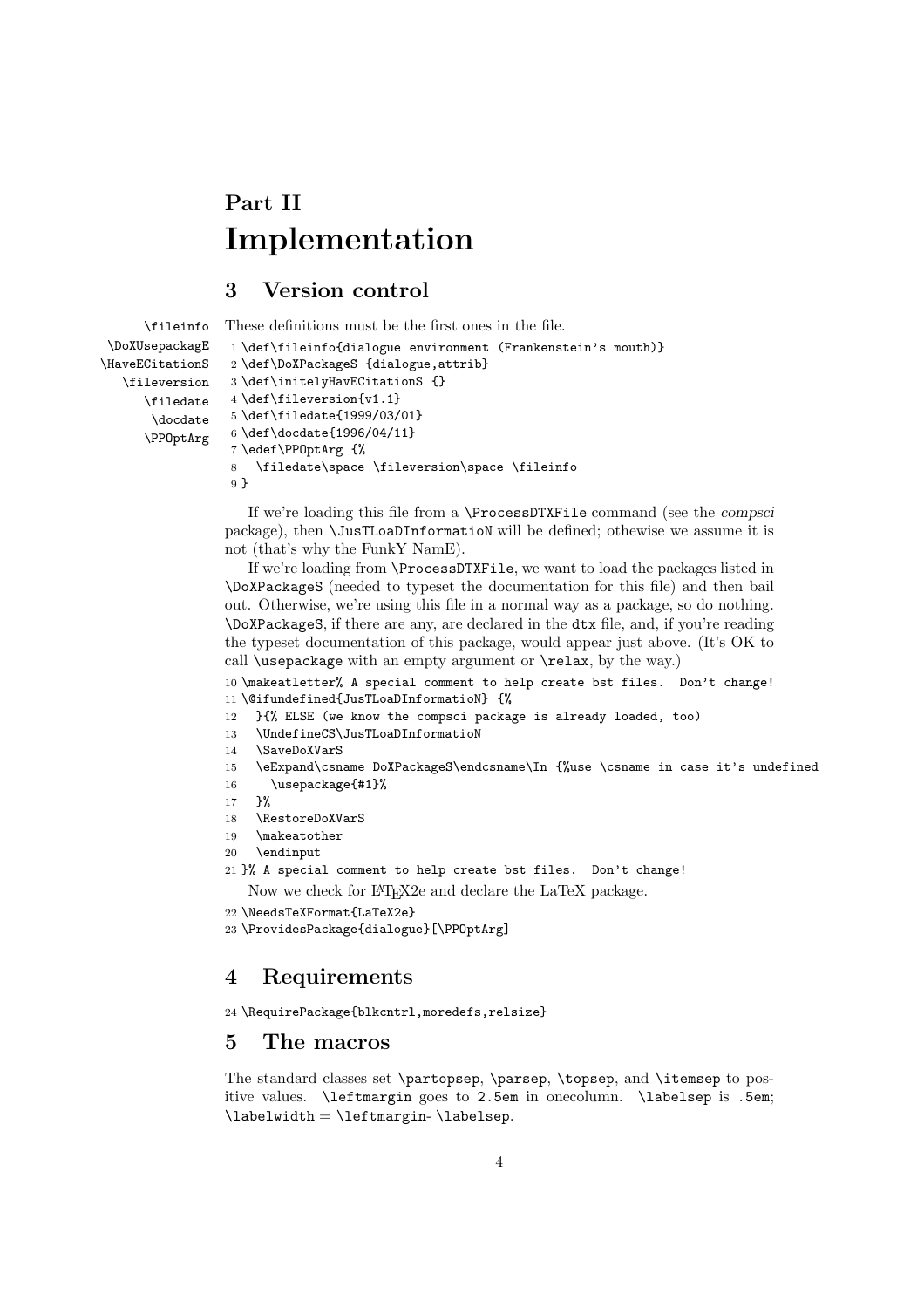```
\refer
\ReferStyle
     \direct
\DirectStyle
              25 \NewTextFontCommand\refer\ReferStyle
             26
             27 \newcommand\ReferStyle {%
              28 \scshape
              29 }
              30 \newcommand\direct [1] {%
              31 [{\DirectStyle #1}]%
              32 }
              33 \newcommand\DirectStyle {%
              34 \relsize{-1}%
              35 \slshape
              36 }
```
\DialogueLabel \PreDialogue dialogue

The first line of a new speaker has the speaker's name flush with the left margin of the surrounding text, then the default \labelsep, then the first line of dialogue. Subsequent lines all begin 2.5em in, and end 2.5em before the surrounding text. Interparagraph space is the same as the surrounding text's. Extra positive stretchability of .5ex is added between speakers.

*To do: Ensure that the units will be relative to the current size* in *the environment, not the current size when the setting is done.*

```
37 \newcommand*\DialogueLabel [1] {%
38 \scshape\lowercase{#1}:\hfil
39 }
40 \newcommand\PreDialogue {%
41 \PreChunk
42 }
43 \newenvironment{dialogue} {%
44 \begin{list}{} {%
45 \setlength\itemsep{\z@ \@plus .5ex}%
46 \setlength\parsep{\parskip}%<br>47 \setlength\rightmargin{\left
          \setlength\rightmargin{\leftmargin}%
48 \defcommand\speak [1] {\item[{##1}]}%
49 \let\makelabel\DialogueLabel
50 }%
51 \PreDialogue\relax
52 }{%
53 \end{list}%
54 }
```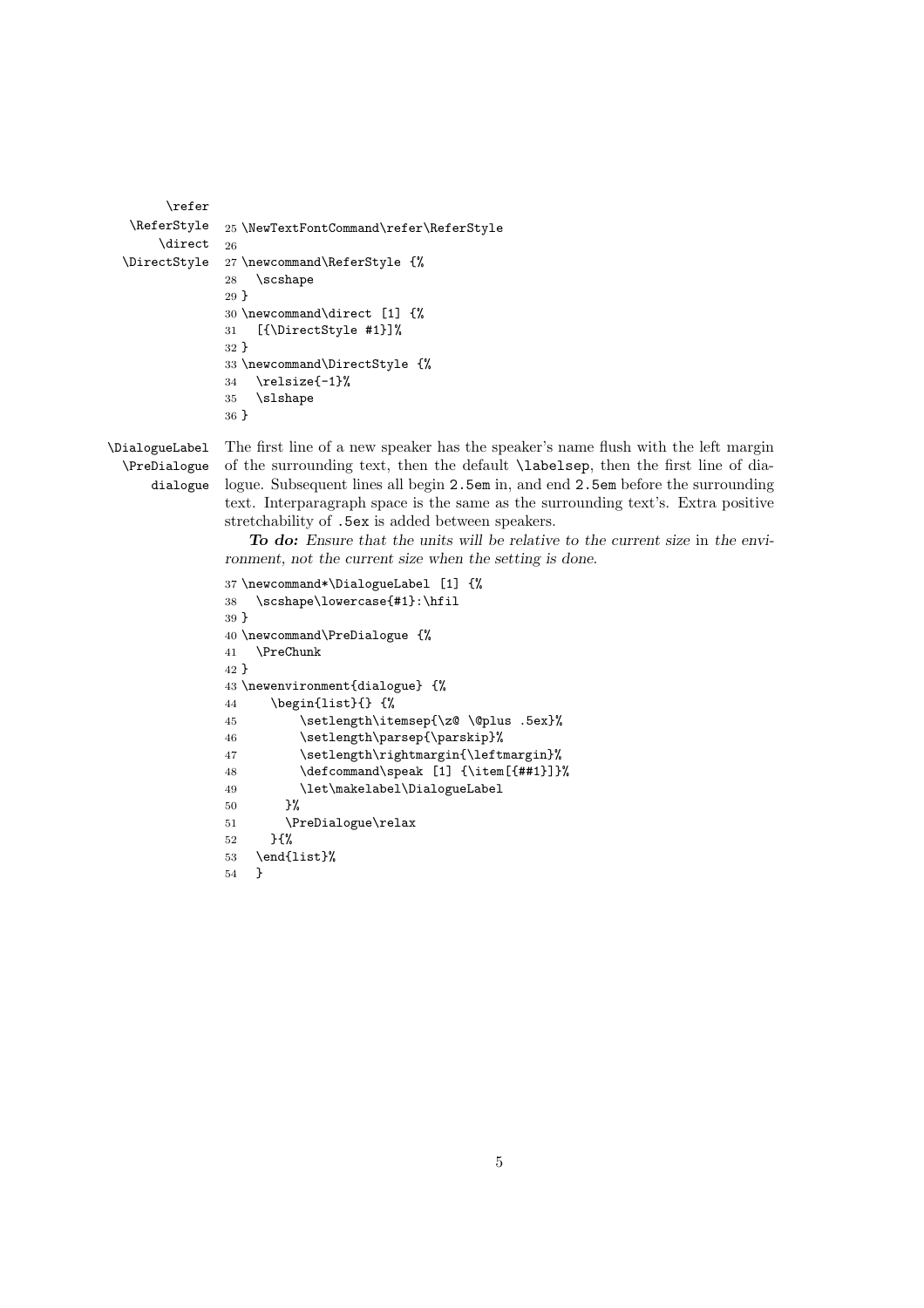## **References**

Beckett, Samuel. 1954. *Waiting for Godot*. First Evergreen ed. Translated from the French by the author. New York: Grove Press. Reprint, New York: Grove Press, 1956. Composed in 1948. First published as *En attendant Godot* in 1952. Premiered in French in 1953, in English in 1955.